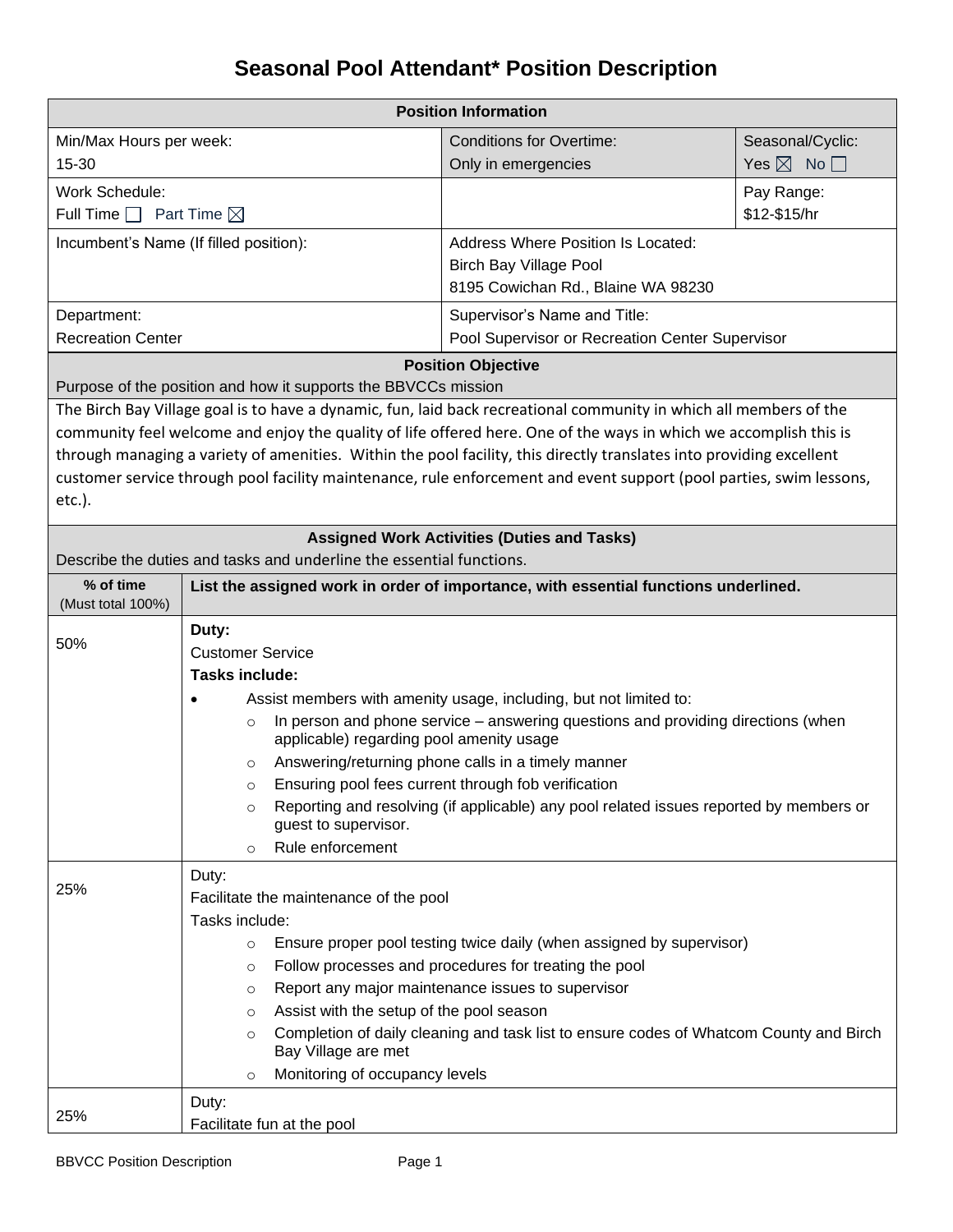|                                                                                                                                                                                                                                                                                                                                                                                                                                                                                                     | Tasks include:                                                                                                              |                                                                   |                                                                                                                                                 |                                                                 |  |
|-----------------------------------------------------------------------------------------------------------------------------------------------------------------------------------------------------------------------------------------------------------------------------------------------------------------------------------------------------------------------------------------------------------------------------------------------------------------------------------------------------|-----------------------------------------------------------------------------------------------------------------------------|-------------------------------------------------------------------|-------------------------------------------------------------------------------------------------------------------------------------------------|-----------------------------------------------------------------|--|
|                                                                                                                                                                                                                                                                                                                                                                                                                                                                                                     | Assist with events such as pool parties, assist with aerobics (as needed or requested)<br>$\circ$<br>and teach swim lessons |                                                                   |                                                                                                                                                 |                                                                 |  |
|                                                                                                                                                                                                                                                                                                                                                                                                                                                                                                     | Creating & preserving a welcoming atmosphere through positive member & guest<br>$\Omega$<br>engagement and interaction      |                                                                   |                                                                                                                                                 |                                                                 |  |
|                                                                                                                                                                                                                                                                                                                                                                                                                                                                                                     | $\bullet$                                                                                                                   |                                                                   |                                                                                                                                                 |                                                                 |  |
|                                                                                                                                                                                                                                                                                                                                                                                                                                                                                                     |                                                                                                                             |                                                                   | <b>Lead Work/Supervisory Responsibilities</b>                                                                                                   |                                                                 |  |
| Lead Position: Yes $\Box$ No $\boxtimes$<br>Supervisory Position: Yes $\Box$ No $\boxtimes$<br>If yes, list each direct report below.                                                                                                                                                                                                                                                                                                                                                               |                                                                                                                             | Assigns Work<br>$\blacksquare$<br>Plans work<br>$\square^*$ Hires | <b>Instructs Work</b><br><b>Evaluates Performance</b><br>$\square^*$ Terminates<br>(*Has the authority to effectively recommend these actions.) | <b>Checks Others' Work</b><br><b>T</b> *Takes Corrective Action |  |
| <b>Working Relationships</b><br>Level of Supervision received (check one): For more guidance see: Glossary of Classification Terms.                                                                                                                                                                                                                                                                                                                                                                 |                                                                                                                             |                                                                   |                                                                                                                                                 |                                                                 |  |
| □ Direct/Close Supervision: Most work is reviewed in progress and upon completion.                                                                                                                                                                                                                                                                                                                                                                                                                  |                                                                                                                             |                                                                   |                                                                                                                                                 |                                                                 |  |
| $\boxtimes$ General Supervision: Completed work is spot checked.                                                                                                                                                                                                                                                                                                                                                                                                                                    |                                                                                                                             |                                                                   |                                                                                                                                                 |                                                                 |  |
| General Direction: Completed work is reviewed for effectiveness and expected results.<br>$\mathbf{I}$<br>Administrative Direction: Completed work is reviewed for compliance with budget, policies, laws, and program goals.                                                                                                                                                                                                                                                                        |                                                                                                                             |                                                                   |                                                                                                                                                 |                                                                 |  |
| Additional information that clarifies this position's interactions with others to accomplish work:                                                                                                                                                                                                                                                                                                                                                                                                  |                                                                                                                             |                                                                   |                                                                                                                                                 |                                                                 |  |
| Position is routine and is expected to require limited direction/supervision provided a pre-established schedule is<br>documented and followed. Expectation is that staff works entire scheduled shift and completes daily routine items.<br>Once the recreation center is closed or shift coverage has arrived staff is free to clock out, should additional work not be<br>planned for/mutually agreed upon ahead of time. Full communication with supervisor for outlier situations is expected. |                                                                                                                             |                                                                   |                                                                                                                                                 |                                                                 |  |

| <b>Working Conditions</b>                                                                                                                                                                                                                                                              |                                     |  |  |
|----------------------------------------------------------------------------------------------------------------------------------------------------------------------------------------------------------------------------------------------------------------------------------------|-------------------------------------|--|--|
| Work Setting, including hazards:                                                                                                                                                                                                                                                       | Use of cleaning and pool chemicals. |  |  |
| Schedule (i.e., hours and days):<br>Flexible provided there is availability on weekends. In general, work is daily, flexible,<br>and during normal operating hours (8:30-7pm). Additional evening/weekday hours<br>may be assigned when planned for/mutually agreed upon ahead of time |                                     |  |  |
| <b>Travel Requirements:</b><br>None - car provided within the Village                                                                                                                                                                                                                  |                                     |  |  |
| Provided<br>Tools and Equipment:                                                                                                                                                                                                                                                       |                                     |  |  |
| <b>Customer Interactions:</b>                                                                                                                                                                                                                                                          | Daily                               |  |  |
| Other:                                                                                                                                                                                                                                                                                 | Benefits include PTO, Sick Time     |  |  |
| Qualifications<br>List the education, experience, licenses, certifications, and competencies (knowledge, skills, abilities, and behaviors).                                                                                                                                            |                                     |  |  |
| <b>Required Qualifications:</b>                                                                                                                                                                                                                                                        |                                     |  |  |
| Attention to detail * Able to work with limited direction * Competent swimmer with the ability to swim the length of the pool<br>*Comfortable working with young children (for swim lessons)                                                                                           |                                     |  |  |
| Preferred/Desired Core Competencies:                                                                                                                                                                                                                                                   |                                     |  |  |
| Forward thinking * Community Focused * Mission oriented * Values others/teamwork * Adaptable * Communicative                                                                                                                                                                           |                                     |  |  |
| <b>Special Requirements/Conditions of Employment</b>                                                                                                                                                                                                                                   |                                     |  |  |
| List special requirements or conditions of employment beyond the qualifications above.                                                                                                                                                                                                 |                                     |  |  |
| Pass background check                                                                                                                                                                                                                                                                  |                                     |  |  |
| In-Training Plan, If Applicable                                                                                                                                                                                                                                                        |                                     |  |  |
|                                                                                                                                                                                                                                                                                        |                                     |  |  |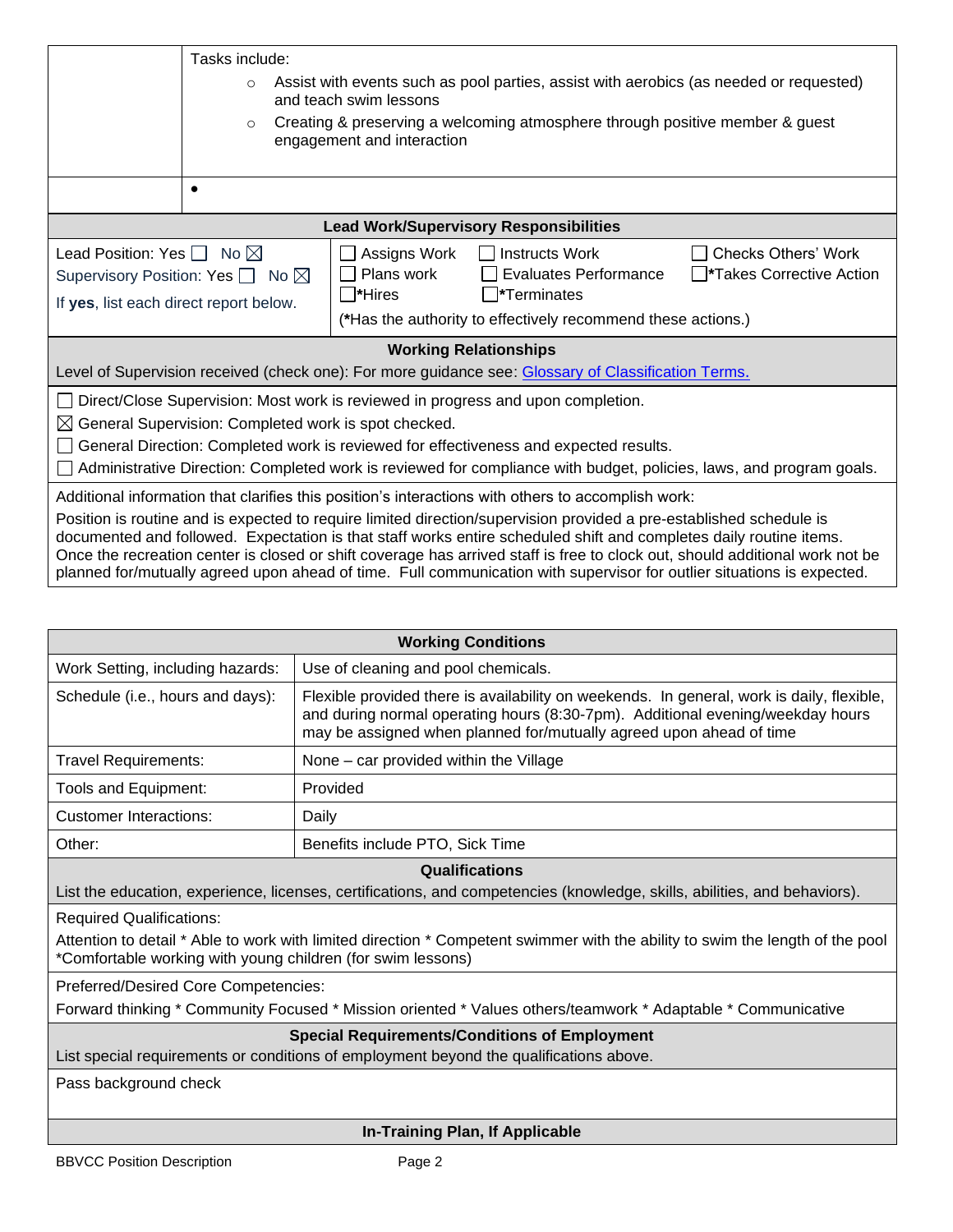| Training by Team Lead and/or Supervisor                                                                                                                                                    |                                       |  |  |
|--------------------------------------------------------------------------------------------------------------------------------------------------------------------------------------------|---------------------------------------|--|--|
| <b>Acknowledgement of Position Description</b><br>The signatures below indicate that the job duties as defined above are an accurate reflection of the work performed by<br>this position. |                                       |  |  |
| Date:                                                                                                                                                                                      | Supervisor's Signature (required):    |  |  |
| Date:                                                                                                                                                                                      | General Manager Signature (required): |  |  |
| As the incumbent in this position, I have received a copy of this position description.                                                                                                    |                                       |  |  |
| Date:                                                                                                                                                                                      | Employee's Signature:                 |  |  |